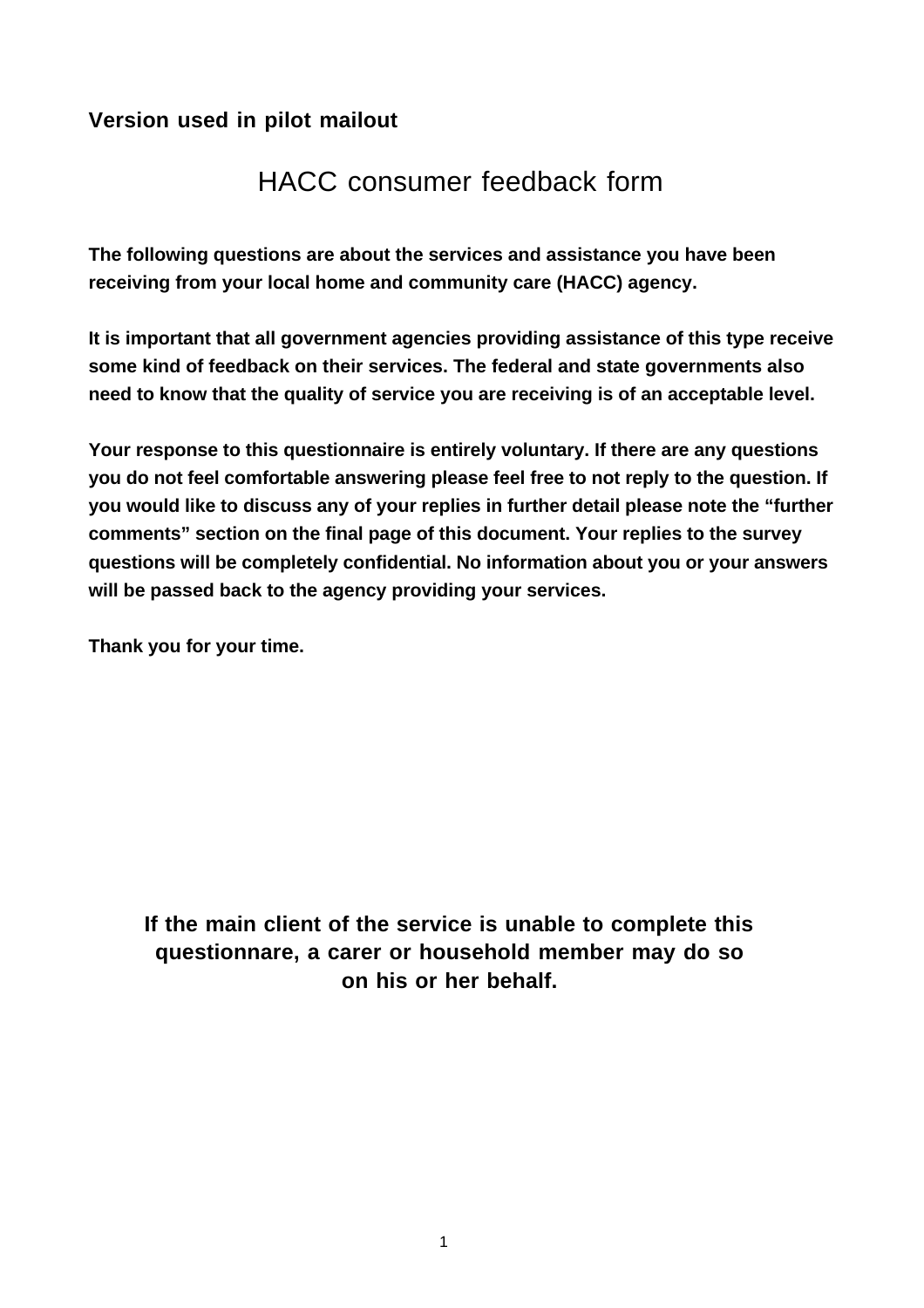#### **Name of agency**

## 1: Provision of Services

**1 Did someone from the agency discuss your needs with you before they began providing services?**

| Yes $\Box$ $_{\textrm{\tiny{\char'12}}\textrm{\tiny{\char'12}}\textrm{\tiny{\char'12}}\cdots}$ |  |
|------------------------------------------------------------------------------------------------|--|
| $\mathsf{No}\dots\ldots\mathsf{L}$                                                             |  |
| Unsure $\square$ <sub>3</sub>                                                                  |  |

**2** If the agency discussed your needs with you, did they take into account all the things you and your carer might need help with?

| $Yes.$ $\square$ ,                  |  |
|-------------------------------------|--|
| Mostly $\Box$ ,                     |  |
| Can't remember $\Box$ $_{\tiny{3}}$ |  |
| No $\Box$                           |  |

**3 Do you receive more than one service from the agency ?**

| <u>მა</u> |  |
|-----------|--|
| .         |  |

**4** If you do receive more than one service from the agency, are they provided in a coordinated fashion?

| Yesロ <sub>1</sub>         |  |
|---------------------------|--|
| Partly $\Box$ ,           |  |
| No $\square$ <sub>3</sub> |  |

Please comment/explain if you wish

...................................................................................................................................................... ...................................................................................................................................................... ...................................................................................................................................................... ......................................................................................................................................................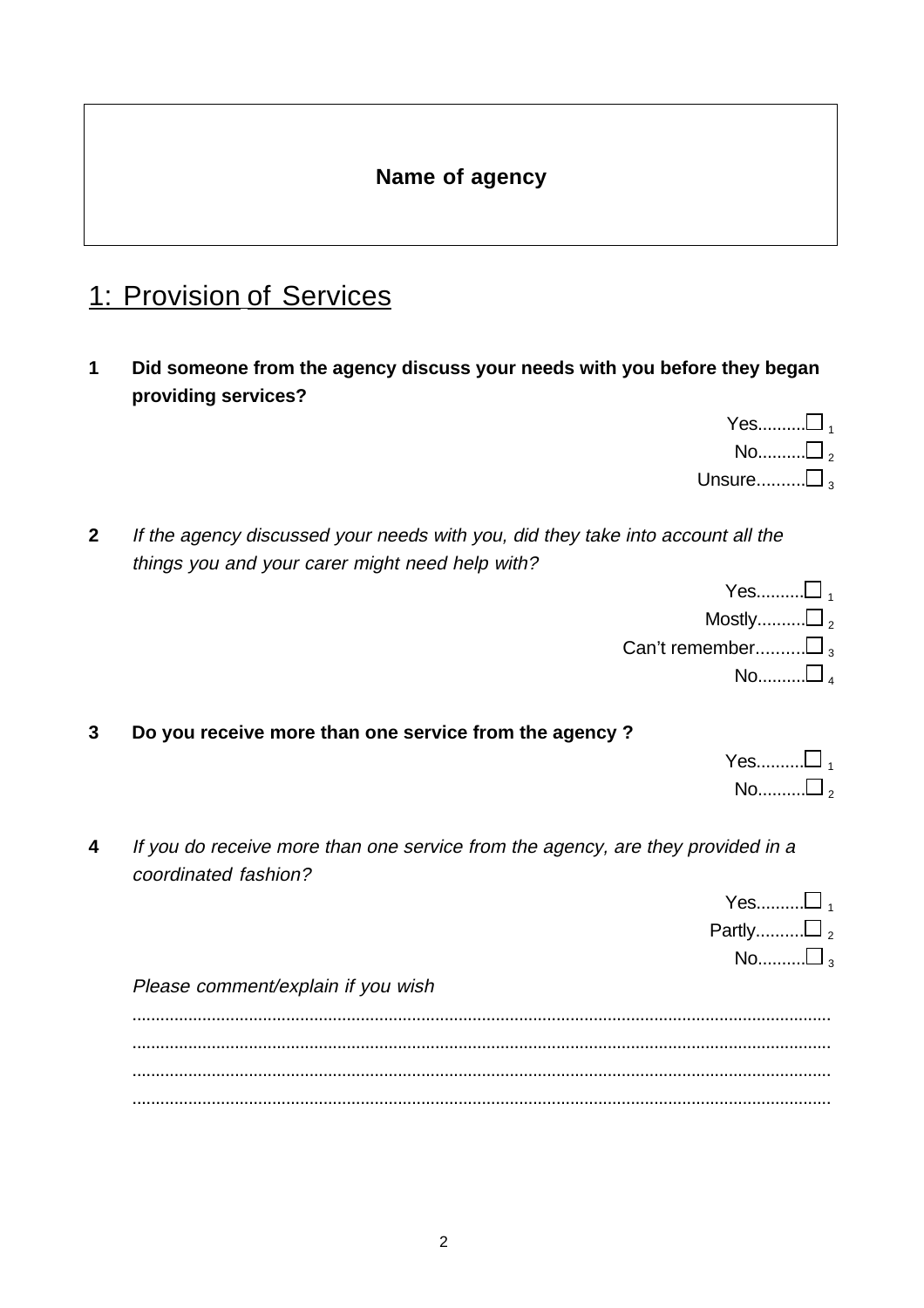**5 What type of assistance do you receive from the agency?**

...................................................................................................................................................... ...................................................................................................................................................... ...................................................................................................................................................... ......................................................................................................................................................

**6 How would you rate the agency in providing information about ALL of their services?**

| Very good $\square$      |  |
|--------------------------|--|
| Good $\Box$ ,            |  |
| Fair $\Box$ $_{\tiny 3}$ |  |
| Poor $\Box$              |  |
| Unsure $\Box$ $_{5}$     |  |

**7 Did the agency make a clear agreement with you about the services they would provide to you?**

| Yes, in written form $\square$ |
|--------------------------------|
| Yes, verbally $\square$ ,      |
| I had a general idea $\square$ |
| Can't remember $\Box$          |
| Not really $\square$           |
|                                |

**8 Did they tell you which services, how often you would get them and for how long?**

 $Yes.......... \square$ 

Some of this information.......... $\square$ ,

No, none of this information.......... $\Box$ 

**9 Do you think that the services the agency said they would provide were the right services (or the right amount of services) for you?**

| ບຮ……….   |   |
|----------|---|
| <u>)</u> | っ |

**10** If you did not think the services were right, did you discuss this with the agency? Yes......... $\Box$ 

 $No$ ........ $\Box$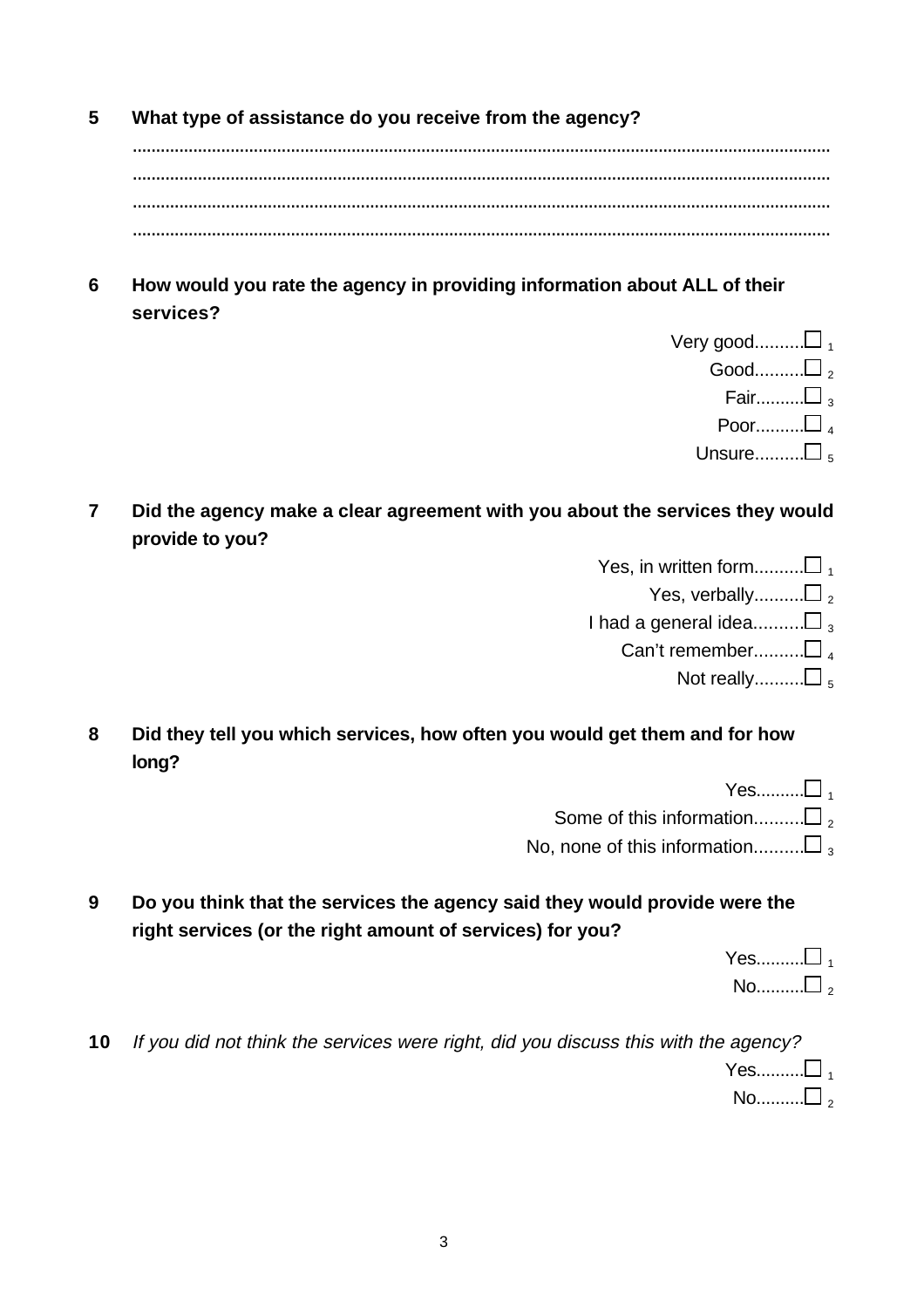$11$ If you did not discuss this with the agency, what were your reasons for not doing  $SO<sub>2</sub>$ 

 $12$ Are there other services which you would like to have?

| esL |  |
|-----|--|
| 0.  |  |

- If yes, please describe them  $13$
- $14$ Does the agency provide you with help in the way they said they would provide  $it<sub>2</sub>$

| Yesロ ,                       |
|------------------------------|
| Most of the time $\square$ , |
| No $\Box$ <sub>3</sub>       |

 $15$ Are you happy with the way your agency currently charges you for services?

|                                    | Yes $\Box$                |
|------------------------------------|---------------------------|
|                                    | Mostly $\Box$ ,           |
|                                    | No $\square$ <sub>3</sub> |
|                                    | Not relevant $\square$    |
| Please comment/explain if you wish |                           |
|                                    |                           |
|                                    |                           |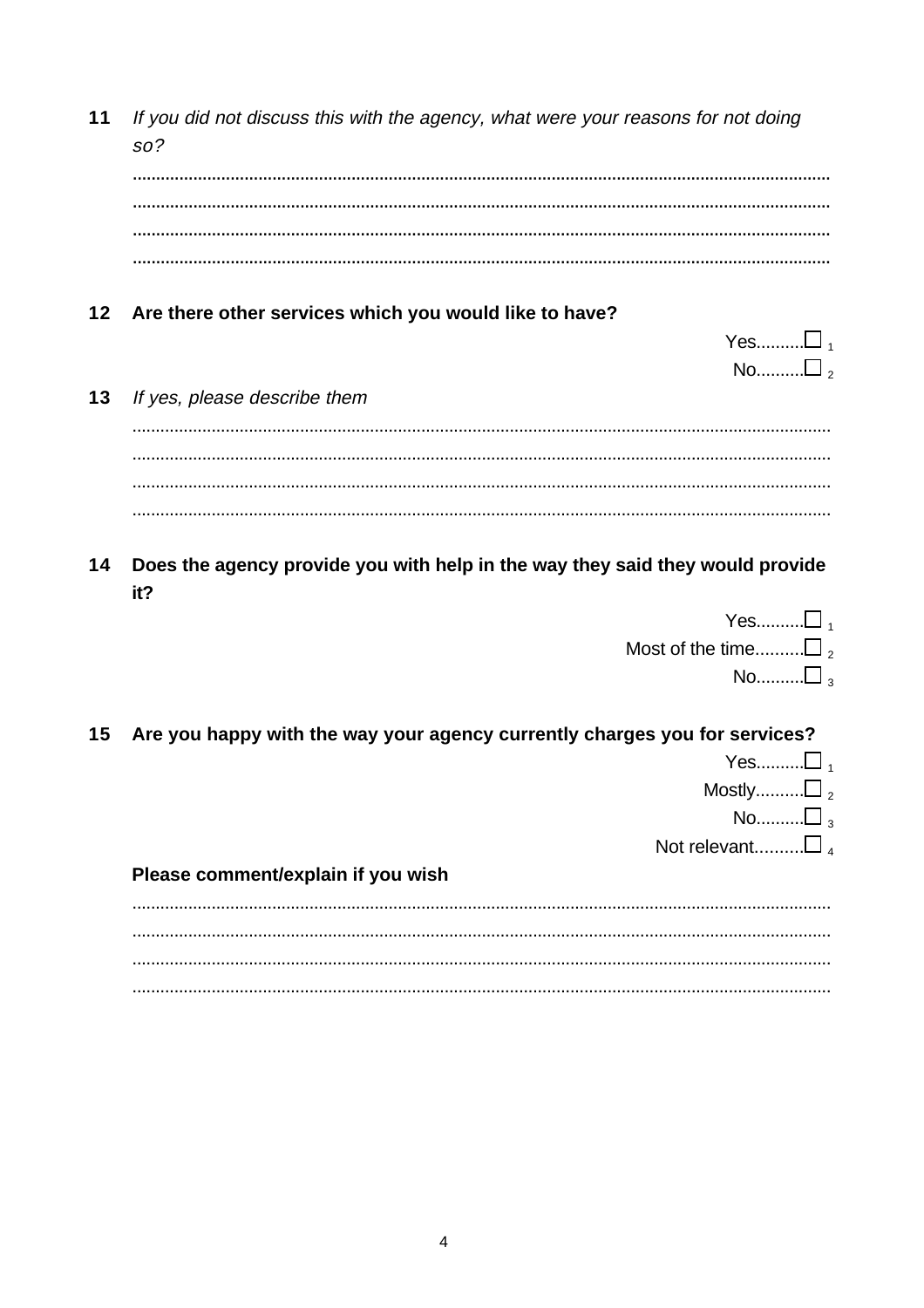# 2: Rights and Information

- **1 How were your rights and responsibilities explained to you? (this would include your right to access personal information, confidentiality of personal information and privacy issues)**
	- Verbally explained.......... $\Box$

Information provided (leaflets etc).......... $\square$ ,

Already familiar with information......... $\Box$ <sub>3</sub>

Not explained......... $\Box$ 

**2 Do you have any concerns with the way the agency deals with privacy and confidentiality of information?**

| 62r         |  |
|-------------|--|
| ). <b>.</b> |  |

- **3** If you do have concerns, what are they? .................................................................................................................................................... .................................................................................................................................................... .................................................................................................................................................... ....................................................................................................................................................
- **4 Do you have any concerns about the personal information the agency might keep about you?**

| ບລ………∟ |  |
|--------|--|
| ,      |  |

**5 Have you ever tried to get hold of the personal information that the agency has about you?**

| <b>es</b> |               |
|-----------|---------------|
| 0. L      | $\mathcal{P}$ |

**6** If you have tried to obtain personal information, did you get the information you wanted?

> $Yes......... \square_1$ Mostly......... $\Box$ , No........ $\Box$ <sub>3</sub>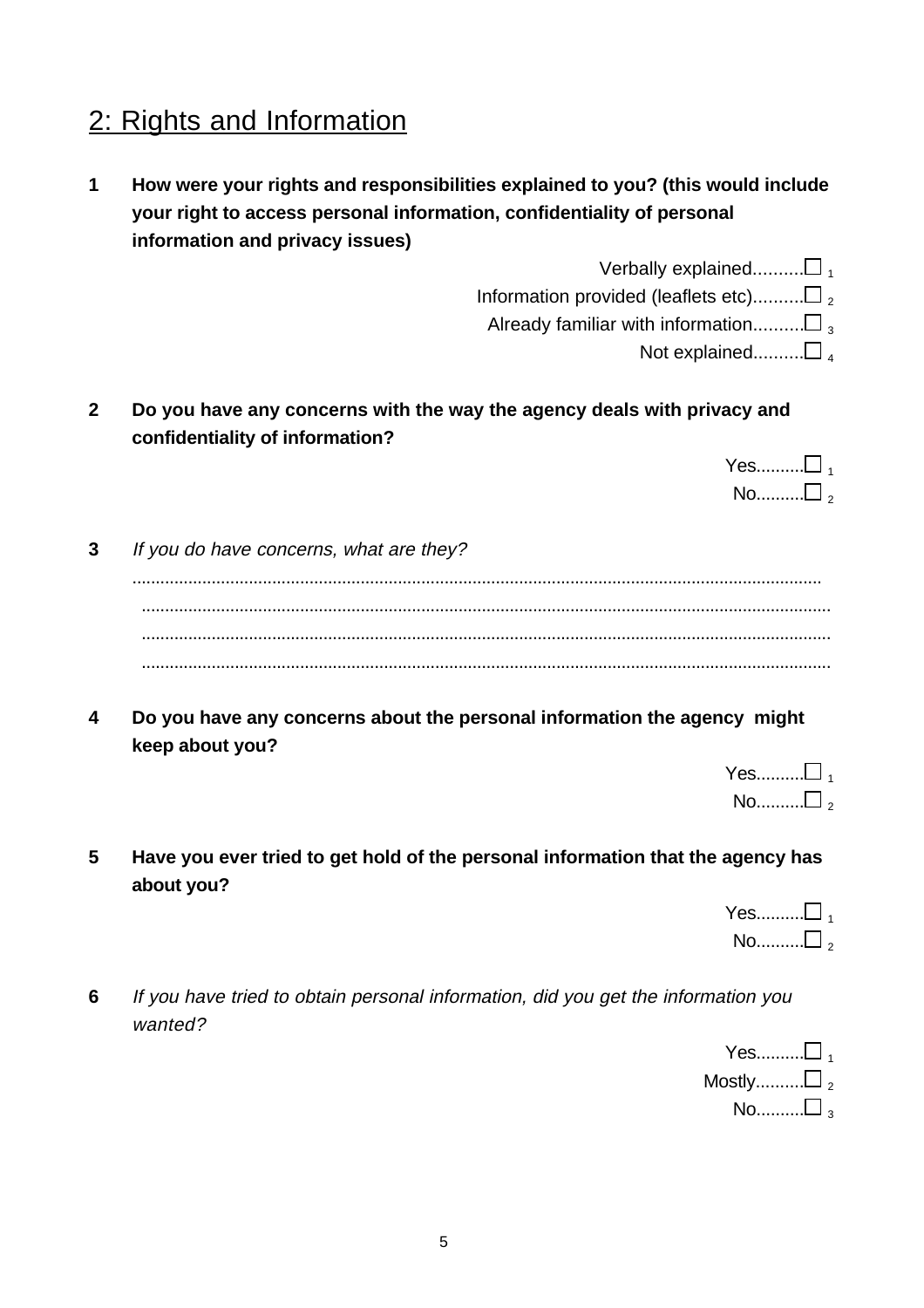$\overline{7}$ Are you aware of any occasions when the agency may have passed on information about you without asking for your permission first?

| 62 |  |
|----|--|
| ). |  |

8 If you are aware of such occasions, what action did you take? 

#### 3: Satisfaction with Services

- $\mathbf 1$ How satisfied are you with the performance of the staff at the agency? Very Satisfied......... $\Box$ Moderately Satisfied......... $\square$ , Unsatisfied......... $\square$ Unsure......... $\Box$ Please comment/explain if you wish
- $2<sup>1</sup>$ Have you ever been concerned about your safety or security because of the actions of agency staff?

| ,5I<br>- |  |
|----------|--|
| ,        |  |

 $\overline{3}$ Does anyone from the agency discuss with you the need to change or increase the amount of help you receive?

> $Yes... m. \Box$ Yes, but not as often as I would like......... $\square$ , No......... $\Box$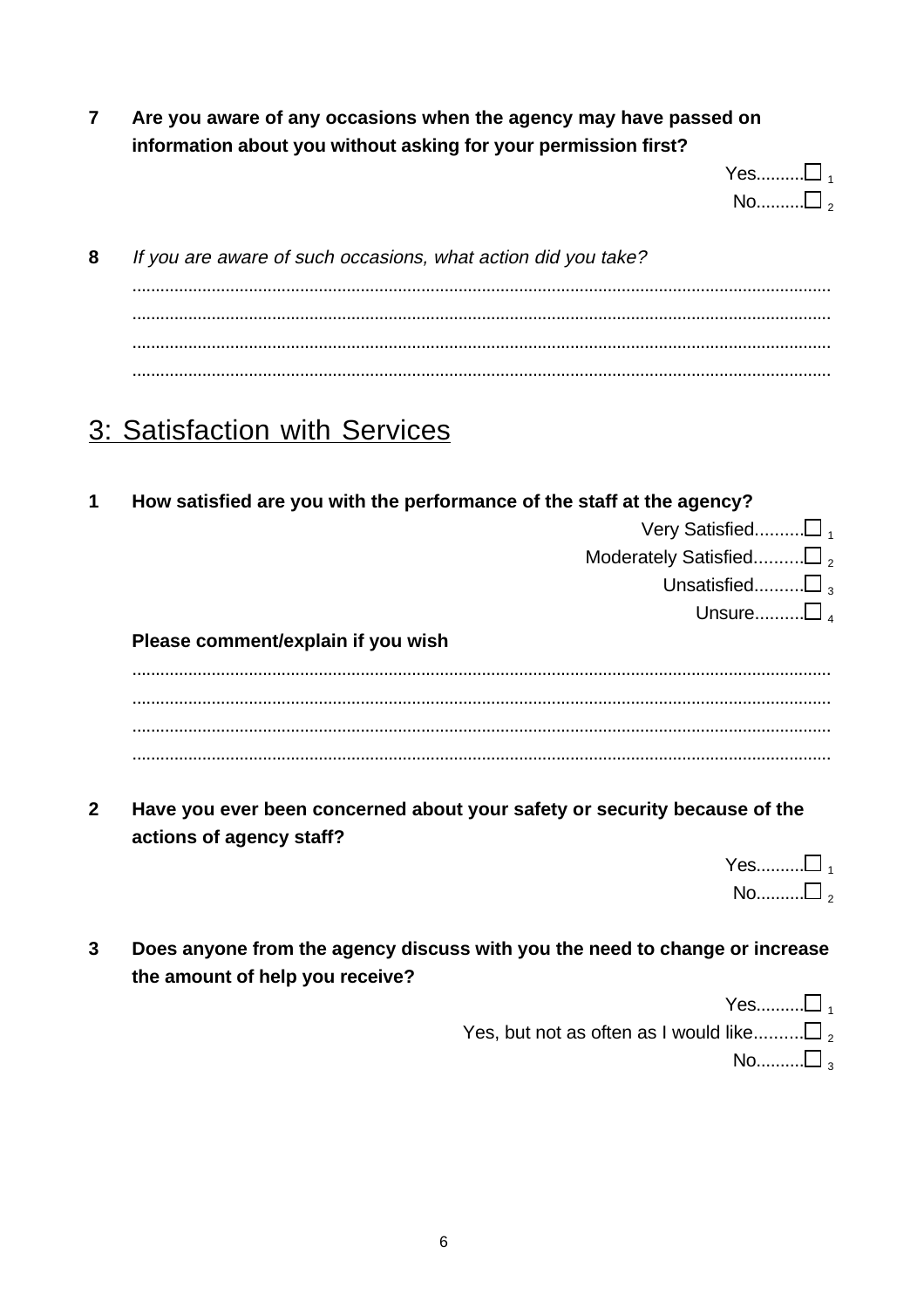**4 How often does someone from the agency contact you to see how you are getting along?**

> At least weekly.......... $\square$ At least every two months.......... $\Box$ , At least every 6 months.......... $\Box$ About once a year.......... $\square$ Not at all......... $\Box$

**5 Do you feel that you can voice your opinions to the agency about how it is being run?**

|                                        | Yes $\Box$           |
|----------------------------------------|----------------------|
|                                        | Unsure $\square$ ,   |
| Already have a say $\Box$ $_{\tiny 3}$ |                      |
|                                        | Don't want to $\Box$ |
|                                        | No $\square$         |
|                                        |                      |
|                                        |                      |

**6 Do you feel that you could gain access to documents about the way the agency is run, if you wanted to?**

| Yesロ <sub>1</sub>      |  |
|------------------------|--|
| Unsure $\Box$ ,        |  |
| No $\Box$ <sub>3</sub> |  |

**7 Have you ever asked the agency for help and been refused?**

| 65 <b>.</b> |   |
|-------------|---|
| J.          | っ |

- **8** If you have been refused help, what help did you ask for? .................................................................................................................................................... .................................................................................................................................................... .................................................................................................................................................... ....................................................................................................................................................
- **9** Did the agency explain why they refused to help ?

| Y es………L |  |
|----------|--|
| l0L      |  |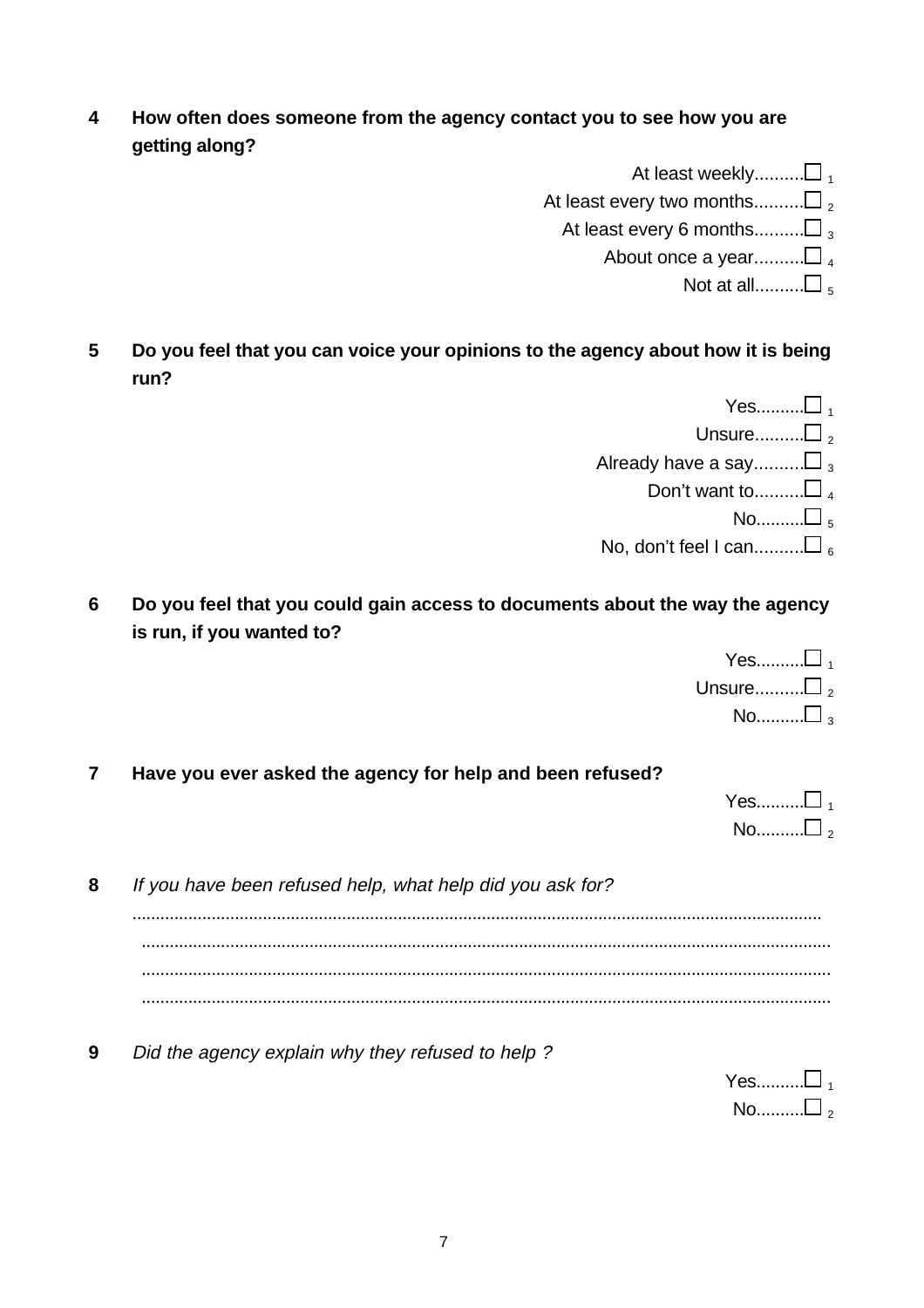Why did the agency refuse to help? 10 

 $11$ Were you satisfied with their response?

|                          | Yes□ .       |
|--------------------------|--------------|
| Partly $\square$ ,       |              |
|                          | No $\square$ |
| Not applicable $\square$ |              |

12 Have you ever had any concerns about the help you receive from the agency? Yes......... $\Box$  $\mathsf{No}\dots\ldots\mathsf{No}$ 

If you have had concerns, have you expressed them to the agency staff?  $13$ 

| ⊏ວ……… |  |
|-------|--|
| . 1   |  |

 $14$ If you talked to agency staff about your concerns, were you happy with the way they responded?

| Yesロ <sub>←</sub> |  |
|-------------------|--|
| Mostly $\Box$ ,   |  |
| No $\square$      |  |

 $15$ If you were not happy with the way agency staff responded to your concerns, what were you unhappy about?

Has the agency informed you of what to do if you're not happy with the service  $16$ you get?

| $YesL_1$                                       |  |
|------------------------------------------------|--|
| Unsure $\Box$ $_{\tiny 2}$                     |  |
| $\mathsf{No}\dots\ldots\mathsf{L}\mathsf{L}_3$ |  |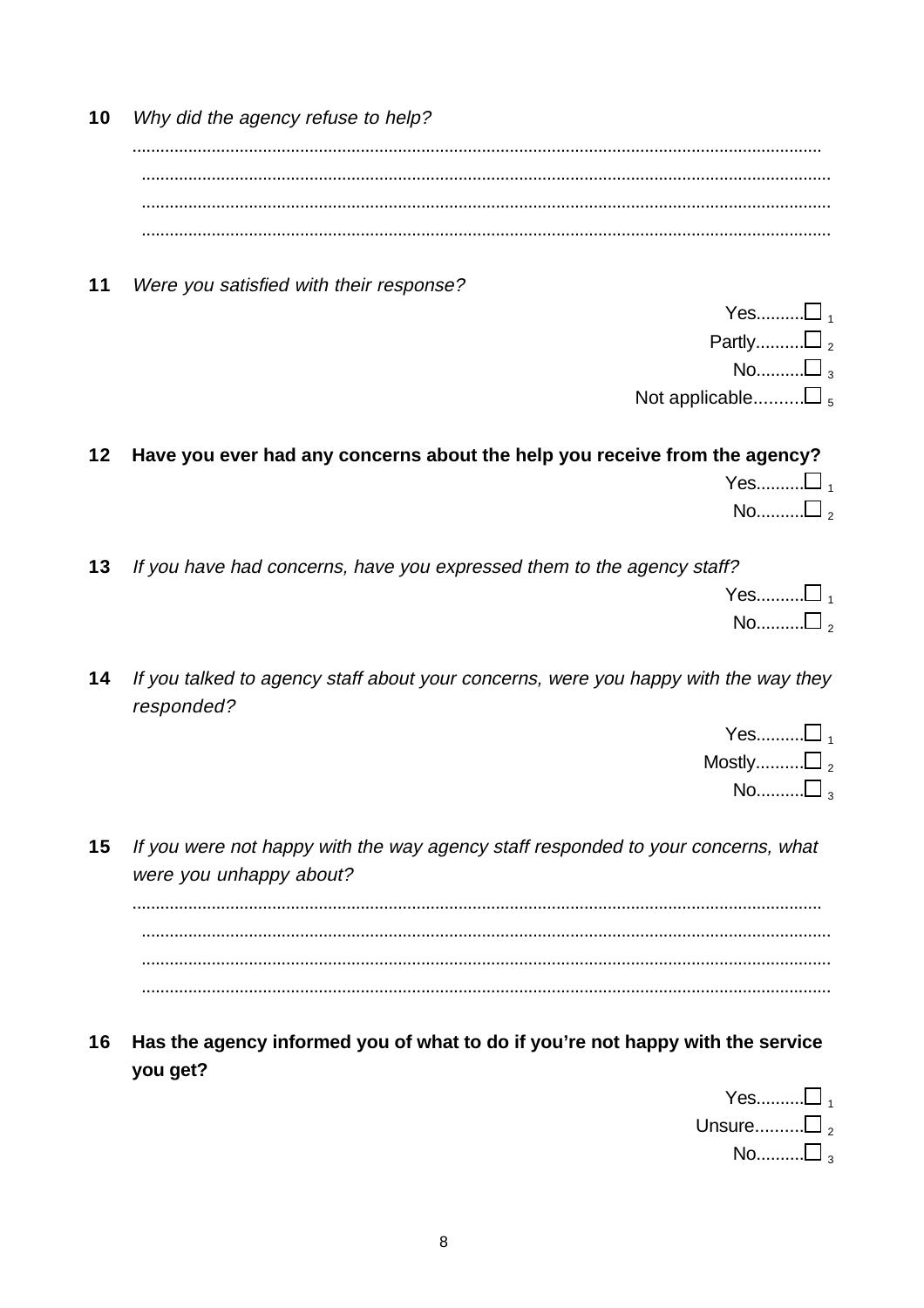**17 Did the agency tell you that you can voice any concerns you have about them to outside authorities?**

| <del>∪</del> ຮ………. |  |
|--------------------|--|
| 0l                 |  |

**18 Do you feel confident that the agency will listen to any concerns you have, and deal with them properly?**

| Yes $\Box$ <sub>1</sub>             |  |
|-------------------------------------|--|
| Unsure $\Box$ ,                     |  |
| $\mathsf{No}\dots\ldots\mathsf{on}$ |  |

**19 Do you think that things would go badly for you if you made a complaint about the agency ?**

| $Yes\_$                   |  |
|---------------------------|--|
| Unsure $\Box$ ,           |  |
| No $\square$ <sub>3</sub> |  |

**20 What do you think would happen if you made a complaint about the agency?**

## **4: Advocacy**

**An advocate is a person you can choose to represent your rights, and negotiate on your behalf. This may be a friend, a family member or an advocacy service.**

**1 Has the agency provided you with any information about your right to have someone else speak on your behalf (an advocate)?**

| $Yes m. \Box_4$                      |
|--------------------------------------|
| Unsure $\square$ ,                   |
| Previously had information $\square$ |
| No $\Box$                            |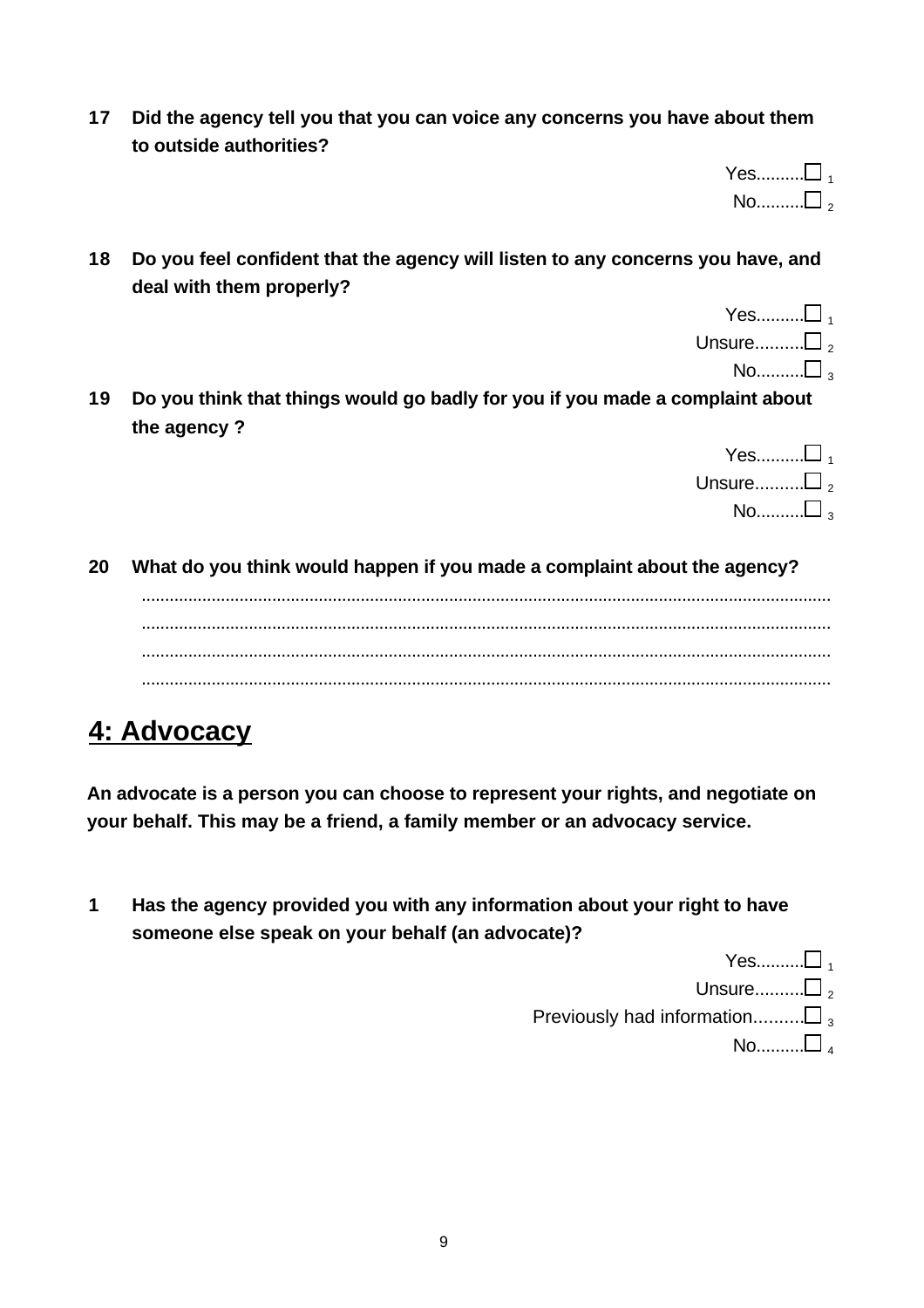**2 Did you receive any information from the agency about how you could obtain an advocate?**

| Yes $\Box$                           |
|--------------------------------------|
| Unsure $\square$ ,                   |
| Previously had information $\square$ |
| No $\Box$                            |

**3 Have you ever had someone speak on your behalf in relation to the services you received from the agency?**

| es |  |
|----|--|
| 0. |  |

**4** If you have used a representative or advocate to speak on your behalf, what was your experience with this? (eg what was the outcome?)

.................................................................................................................................................... .................................................................................................................................................... .................................................................................................................................................... ....................................................................................................................................................

**5 Do you feel confident that you could obtain an advocate of your choice if you needed to?**

| Yes $\Box$ $_{\textrm{\tiny{\char'12}}\textrm{\tiny{\char'12}}\textrm{\tiny{\char'12}}\cdots}$ |  |
|------------------------------------------------------------------------------------------------|--|
| Unsure $\square$ <sub>2</sub>                                                                  |  |
| No $\square$ <sub>3</sub>                                                                      |  |

## 5: General Information

**1 You are...........**

| Male $\Box$                |  |
|----------------------------|--|
| Female $\Box$ <sub>2</sub> |  |

**2 You are aged between........**

0-54 years.......... $\Box$ 55- 64 years.......... $\square$ , 65-74 years.......... $\square_{3}$ 75-84 years......... $\Box$ 85 and over......... $\square$